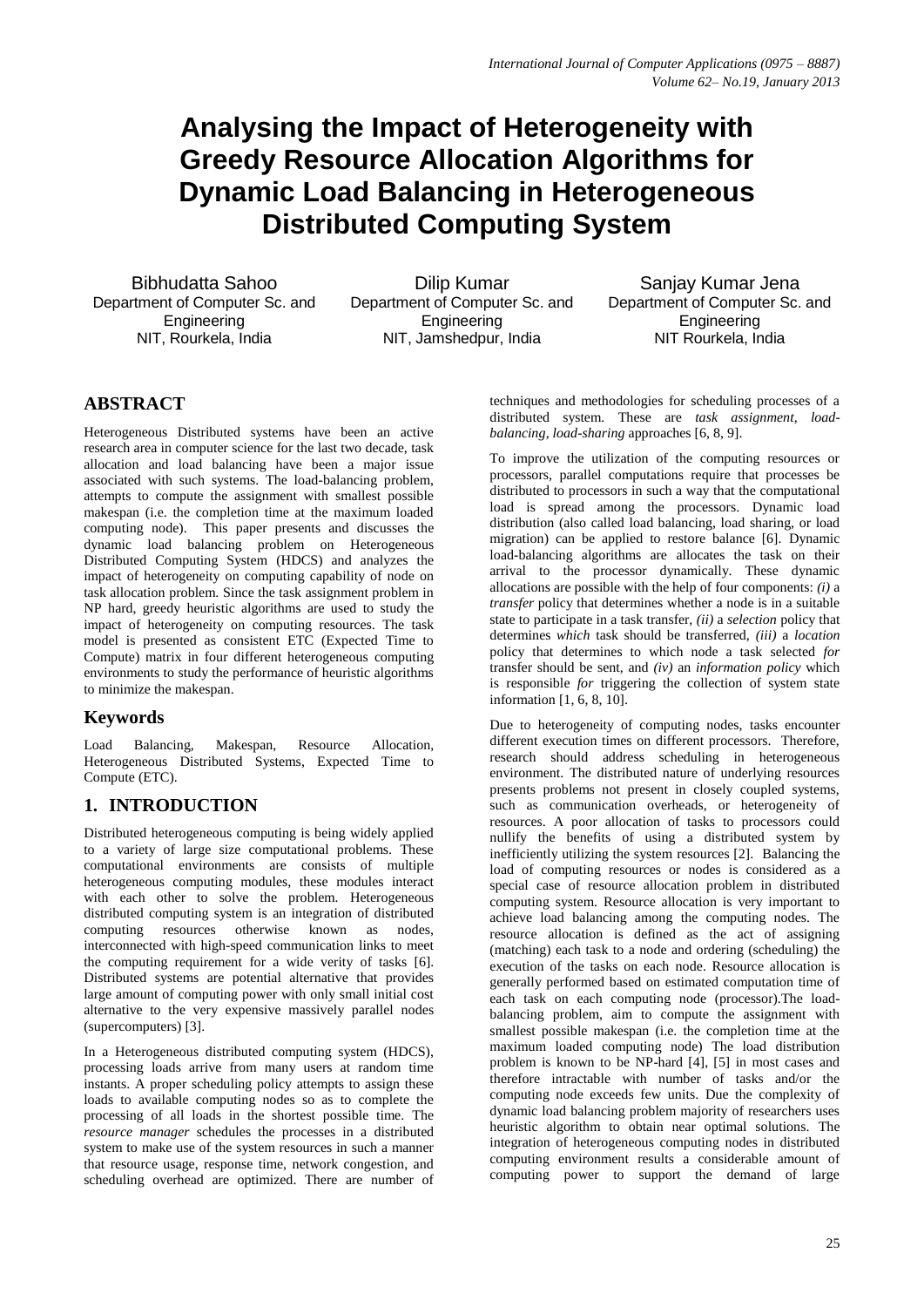computational problem. Here, the load balancing is resource allocation policies which takes a task as a whole and assign it to a computing node [2].

This paper considers the problem of finding a sub-optimal solution for load balancing in heterogeneous distributed system using heuristic algorithm. The rest of the paper is organized as follows. The next section discusses related work on dynamic load balancing in Heterogeneous Distributed Computing System. *Section 3* presents Heterogeneous distributed computing system (HDCS) structure and the loadbalancing problem. *Section 4* describes task model with help of Expected Time to Compute **(**ETC) matrix addressing task heterogeneity. *Section 5* describes the general framework for dynamic load distribution algorithm using greedy paradigm. Behaviours of different greedy load balancing algorithm have been simulated with the simulator developed using Matlab, against four different node heterogeneity. The results of the simulation present the performance of resource allocation algorithms with scalability of tasks on 60 computing nodes and varying tasks arrival in *Section 6.* Finally, conclusions and directions for future research are discussed in *Section 6.*

### **2. RELATED WORK**

Dandamudi [1] addressed dynamic load sharing in distributed systems and established that load sharing improves performance by moving work from heavily loaded nodes to lightly loaded nodes. A general model for heterogeneous distributed/parallel computer system proposed by Li and Kameda [2] and used to formulate the multiclass job load balancing problem as a nonlinear optimization problem. An algorithmic approach to load balancing problem is presented in [4]. Different form of linear programming formulation of the load balancing problem has been discussed along with greedy, randomized and approximation algorithm to produce sub-optimal solutions to the problem. The solution to this intractable problem was discussed under different algorithm paradigm. Modeling of optimal load balancing strategy using queuing theory was proposed by Francois Spies (1996). This is one of the pioneer works reported in the literature that presents an analytical model of dynamic load balancing techniques as M/M/k queue and simulate with fundamental parameters like load, number of nodes, transfer speed and overload rate [18]. Most appropriate queuing model for homogeneous distributed system can be M/M/m/n, has been analyzed in [20]. Queuing-Theoretic models for parallel and distributed system can be found in [17, 19]. General Job scheduling problem of n tasks with m machines, is presented as an optimization problem in [19] to minimize the makespan as NP complete with exponential solution space. Karate and Hilzer simulated load sharing policies for two job class (task heterogeneity) on heterogeneous distributed system with two different type of computing nodes (processors) [5]. A new mapping heuristic is presented by Maheswaran and Siegel in [16] is based on centralized policy to reduce overall execution time in heterogeneous computing system. First time ETC framework for task on for resource allocations in heterogeneous distributed computing systems was addressed by S Ali and et al [15]. The quantification of heterogeneity in DCS is addressed in [14] along with static and dynamic heuristics for mapping tasks to machines in such HC systems. Attiya and Hamam presented a 0-1 integer programming model for load balancing in Heterogeneous Distributed System and proposed a two phase algorithm (simulated annealing and Branch-and-Bound) to minimize the makespan [3]. Zomaya and Teh proposed a dynamic load balancing framework on genetic algorithm that uses central scheduler

approach to handle all load balancing decisions [13]. Jong-Chen Chen and *et al.* [25] investigated the contribution made by evolutionary learning on dynamic load balancing problems in distributed computing system. Grosu and Chronopoulos [26] designed an agent based resource allocation protocol to solve static load balancing problem in large scale heterogeneous distributed computing system (Grid). A performance comparison between two static and two dynamic lo ad balancing algorithm on heterogeneous distributed system has been compared in[7] , to show that static load balancing policies have an edge over dynamic load balancing policy considering overhead required by dynamic policy. Bora Ucar and *et al.* have considered the assignment of communicating tasks to heterogeneous processors[8], that uses a task clustering method based upon execution time to allocate the task though the heuristic techniques. Cluster heterogeneity in load balancing algorithm related to (i) the state measurement stage and (ii) to the initiation rule is considered in [9], to study the performance of load balancing algorithm in heterogeneous environments. Tracy Braun et al. examined, 11 different heuristics( Opportunistic Load Balancing, Minimum Execution Time, Minimum Completion Time, Min–min, Max–min, Duplex, Genetic Algorithm, Simulated Annealing, Genetic Simulated Annealing, Tabu, and A\*) on Mixed-machine heterogeneous computing (HC) environments to minimize the total execution time of the metatask[29]. Heuristic algorithms are used for solving NPcomplete problems[30] to obtain approximate or sub-optimal solutions[22], hence different heuristic algorithms has been used by various researcher to solve load balancing problem in HDCS.

### **3. HETEROGENEOUS DISTRIBUTED COMPUTING SYSTEM MODEL**

Heterogeneous distributed computing system (HDCS) utilizes a distributed suite of different high-performance nodes, interconnected with high-speed links, to perform different computationally intensive applications that have diverse computational requirements [5, 6, 14, 15, and 16]. Distributed computing provides the capability for the utilization of remote computing resources and allows for increased levels of flexibility, reliability, and modularity. In heterogeneous distributed computing system the computational power of the computing entities are possibly different for each processor as shown in *figure 1*[1, 3, 4]. A large heterogeneous distributed computing system (HDCS) consists of potentially millions of heterogeneous computing nodes connected by the global Internet. The applicability and strength of HDCS are derived from their ability to meet computing needs to appropriate resources [2, 3, 9]. Heterogeneity in DCS can be expressed by considering three systems attributes *(i) Processor with computing node*, (ii) *memory*, and *(iii) networking* [3]. The metrics used to quantify the processor or node processing power by means of processing speed and represented with FLOPS (Floating point Operations per Second) and can be measured through LINPACK. Memory attributes are measured as the available memory capacity to support the process. The networking attributes are the link capacity associated with transmission medium, propagation delay and available communication resources [3]. In this paper, simulation has been carried out by considering processing power of the node, which can be represented as Markovian service time distribution [11, 16, 18, 20].

In general, load-balancing algorithms can be broadly categorized as centralized or decentralized, dynamic or static, periodic or non-periodic, and those with thresholds or without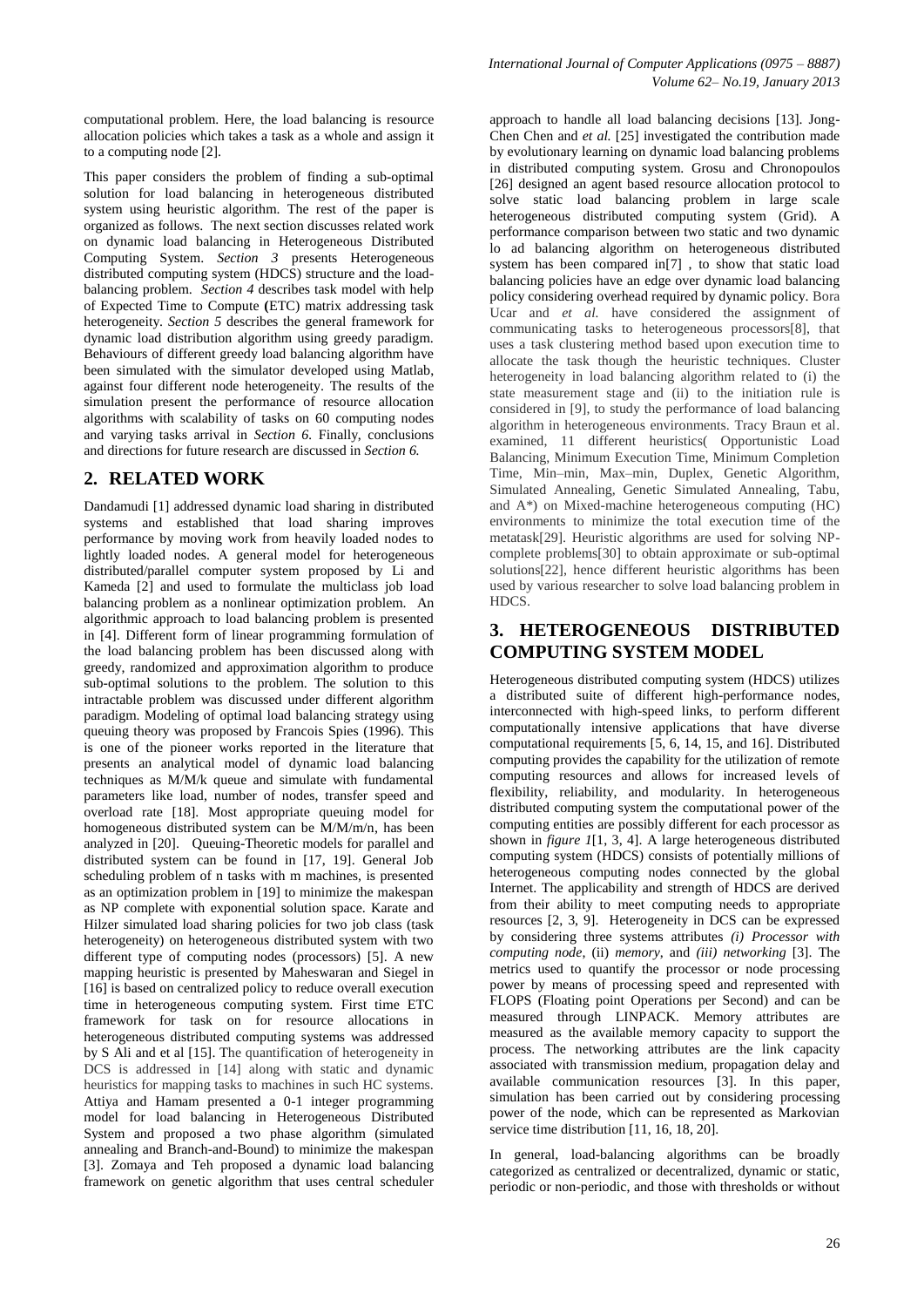*International Journal of Computer Applications (0975 – 8887) Volume 62– No.19, January 2013*

thresholds [2, 6, 10]. A centralized load-balancing algorithm framework is preferred because; it imposes fewer overheads on the system than the decentralized algorithm [6, 13]. Centralized load balancing algorithms requires the global information on computing nodes at a single location and the load balancing policy is initiated from the central location. Heterogeneity of architecture and configuration complicates the load balancing problem [6]. Heterogeneity can arise due to the difference in task arrival rate at homogeneous processors or processors having different task processing rates.

All computational tasks are capable of executed on any computing nodes of DCS. A single computing node that acts as a central scheduler or resource manager of the DCS collects the global load information of other computing nodes. Resource management sub systems of the HDCS are designated to schedule the execution of the tasks dynamically as that arrives for the service. HDCS environments are well suited to meet the computational demands of large, diverse groups of tasks. The problem of optimally mapping also defined as matching and scheduling. A basic assumption is that all computing nodes are always available for processing.



Figure: 1 Heterogeneous Distributed Computing System with central scheduler

This paper uses the characterization model proposed by Shoukat Ali and et al as the basic framework to study the impact of system heterogeneity against different heuristic resource allocation algorithms [15]. A heterogeneous distributed computing system (HDCS) consists of a set of  $M =$  ${M_1, M_2, \ldots M_m}$ , m independent heterogeneous, uniquely addressable computing entity (computing nodes). Let there are  $T = \{t_1, t_2, ..., t_n\}$  *n* number of tasks with each task  $t_i$  has an expected time to compute  $t_{ii}$  on node  $M_i$ . The entire task has expected time to compute on m nodes of HDCS. Hence the generalized load-balancing problem is to assign each task to one of the node  $M_i$  so that the loads placed on all nodes are as "balanced" as possible [4].

Let A(j) be the set of jobs assigned to node  $M_j$ ; and  $T_j$  be the total time machine  $M_i$  have to work to finish the entire task in A(j). Hence  $T_j = \sum_{t_i \in A(j)} t_{ij}$ ; for all task in A(j). This is otherwise denoted as  $L_j$  and defined as load on node  $M_j$ . The basic objective of load balancing is to minimize make span, which is defined as maximum loads on any node (T =  $max_{i\text{-}1\text{-}m}$ ) (T<sub>j</sub>). Let  $x_{ij}$  correspond to each pair  $(i, j)$  of node  $M_j \in M$  and task  $t_i \in T$ .

- ; implies that task *i* not assign to node *j*.
- $x_{ij}$  =  $t_{ij}$ ; will indicate load of task *i* on node *j*.

For each task  $t_i$  $\sum_{j=1}^{m} x_{ij}$  =  $t_{ij}$ ; for all task

The load on node  $M_j$  can be represented as  $L_j = \sum_{i=1}^n x_{ij}$ , where  $x_{ij} = 0$  whenever task  $t_i \notin A(j)$ . The load balancing problem aims to find an assignment that minimizes the maximum load. Let L be the load of a HDCS with m nodes. Hence the generalized load balancing problem on HDCS can be formulated as

Minimize L

$$
\sum_{j=1}^{m} x_{ij} = t_{ij}, \text{ for all } t_i \in T
$$
  

$$
\sum_{i=1}^{n} x_{ij} \leq L, \text{ for all } M_j \in M
$$
  

$$
x_{ij} \in \{0, t_{ij}\}, \text{ for all } t_i \in T \text{ and } M_j \in M
$$
  

$$
x_{ij} = 0, \text{ for all } t_i \notin A(j)
$$

 Feasible assignments are one-to-one correspondence with  $x$  satisfying the above constraints [4]. Hence an optimal solution to this problem is the load on a machine (corresponding assignment).

The problem of finding an assignment of minimum makespan is NP-hard [3, 4, and 30]. The problem is therefore untractable with number tasks or computing nodes (processors) exceeds a few units. The solutions to this can be obtained using a dynamic programming algorithm  $O(n L^m)$ , where *L* is the minimum makespan. The load balancing problem has been evenly treated, in both the fields of computer science and operation research. The algorithm approaches used for load balancing problem are roughly classified as (i) exact algorithms and (ii) heuristic algorithms [3, 22].

Queuing models are used as the key model for performance analysis and optimization of parallel and distributed system [11, 17]. The HDCS can be modeled as M/M/m/n (Markovian arrivals, Markovian distributed service times, m computing nodes as server, and space for  $n \ge m$  tasks in the system) multi-server queuing system with m servers as computing nodes. However, the heterogeneous multi-server queuing systems are not adequately addressed in research with respect to certain quality of service [17, 21]**.**

The HDCS is modeled as M/M/m/n queuing system with node  $M_1$  is the fastest computing node and  $M_m$  is the slowest computing node. Assume that service time follow exponential distribution with service rate so that  $\mu_1 > \mu_2 > ...$  $\mu_m$ , where  $\mu_I$  is the service rate of node  $M_i$ . The arrivals of the tasks at the central server or resource manager are modeled as Poisson with arrival rate  $\lambda$ . Each computing nodes can be modeled as shown in figure 2. The tasks that are to be executed at a node are under the control of local scheduler and the scheduling policy of the node is responsible for the execution of the assigned task. First Cum First serve (FCFS) policy is being used at computing nodes, which can be modeled as M/M/1 queuing system [11, 26].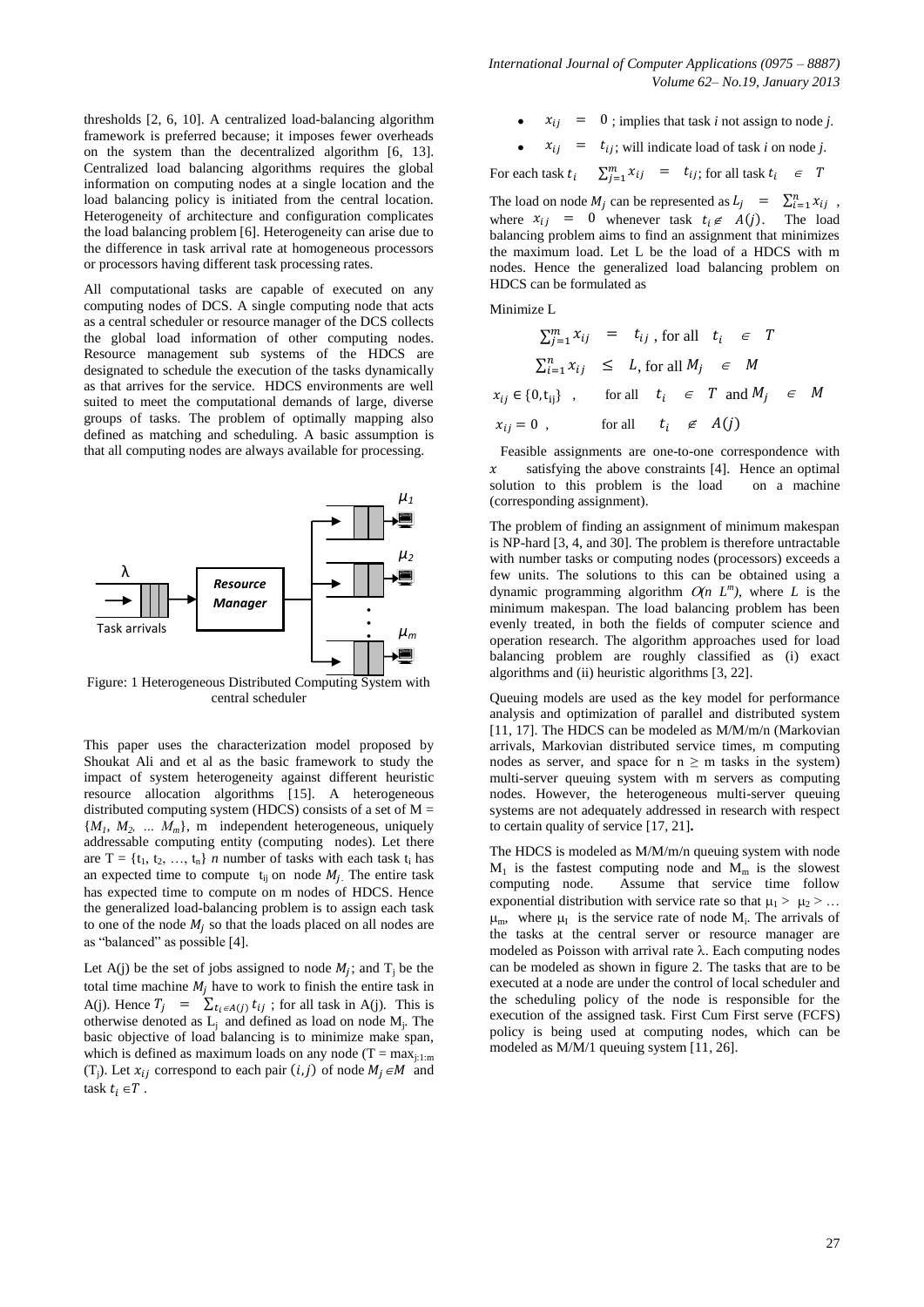

Figure: 2 Job flow at computing node in distributed load balance model

Each task exactly requires the service of exactly one computing node or processor. Resource manager acts as interface between the user and computing resource or nodes , the tasks are in the waiting with resource manager, prior to the assignment of tasks to the computing nodes. Let  $\{ X(t), t \}$  $\in$  R<sup>+</sup>} be the number of tasks with the systems at time t, which includes the tasks are with computing nodes and tasks are with resource manager. Let  $P_n(t) = P(X(t) = n)$ , n=2,3,4, …. Denotes the probability that there is n number of tasks at time t. Let the system state with m computing nodes are represented as  $x = (q, d_1, \dots, d_m)$ , where q is the queue length and  $d_i$  denotes the state of the node  $M_i$ ,  $d_i = 1$ , indicate the active state of node  $M_i$ , and  $d_i = 0$  otherwise. The number of busy computing nodes in the HDCS denoted as  $d = \sum_{i=1}^{m} d_i$  [22]. Threshold levels for the node M<sub>i</sub> can be denoted as  $q^*(x) = q^*(d_1, ..., d_{i-1})$   $q_i^*$  for each system state x, where  $d_k = 1$ , for k 1, ..., i-1. For  $\lambda \leq \mu_k$  threshold levels can be computed analytically as follows:

$$
q_i^* = \frac{1}{\mu_i} \sum_{k=1}^{i-1} \mu_k \quad -(i-1), \quad i = 2, 3, \cdots, m
$$

## **4. TASK MODEL AND LOAD BALANCING TECHNIQUES**

### **4.1 Task model on HDCS**

 $\mathbf{r}$ 

The tasks are arriving from the different nodes to the resource manager has the probability to be allocated to any of the m computing nodes. Hence the tasks are characterized by expected time to compute (ETC) on all *m* computing nodes, can be represented as follows, In ETC matrix, the elements along a row indicate the execution time of a given task on different nodes[15]

|                                 | $M_1$ $M_2$ $\cdots$ $M_j$ $\cdots$ $M_m$ |                                     |          |
|---------------------------------|-------------------------------------------|-------------------------------------|----------|
| $T_1$ $t_{11}$ $t_{12}$         |                                           | $\cdots$ $t_{1j}$ $\cdots$ $t_{1m}$ |          |
|                                 | $T_2$ $t_{21}$ $t_{22}$ $t_{2j}$ $t_{2m}$ |                                     |          |
| $T_i \quad t_{i1} \quad t_{i2}$ |                                           | $t_{ij}$                            | $t_{im}$ |
| $T_n$ $t_{n1}$ $t_{n2}$         |                                           | $t_{nj}$                            | $t_{nm}$ |

In literature of distributed computing research different task models are used (i) Task graph(TG) or Task interaction graph(TIG)IG, (ii) expected time to compute(ETC) matrix. The task graphs are both directed and undirected weighted graph that represents process or task to be executed. However majority of the models are not representing any mathematical model for quantifying task heterogeneity. The ETC model presented in [15] are characterized by three parameters (i) machine heterogeneity, task heterogeneity and consistency. The task heterogeneity can be represented with two categories (i) consistent and (ii) inconsistent, here a consistent ETC matrix the computing nodes are arranged in the order of their processing capability or may be arranged as decreasing order of FLOPS. In particular a node M<sup>i</sup> has a lower execution time than node  $M_j$  for task  $t_k$ , then  $t_{ki} < t_{kj}$ . Inconsistent ETC matrix is resulted in practice, when HDCS includes different type of machine architectures. (HPC clusters, Multi-core processor based workstations, parallel computers, and work station with GPU units). In literature most of the task execution times are uniformly distributed. To generate ETC matrix, we have used range base ETC generation technique discussed in [15] and added one component as arrival time of task. The arrival patterns of the task are based on Poisson distribution. The simulation has been carried out using three different  $\lambda$  values to generate the ETC matrix and name the scenario as slow, moderate and, fast arrival of task. The ETC matrices are generated considering four different machine heterogeneity.

### **4.2 Greedy Load Balancing Algorithms**

A dynamic load distribution algorithm must be general, adaptive, stable, fault tolerant and transparent to applications. Load balancing algorithms can be classified as (i) global vs. local, (ii) centralized vs. decentralized, (iii) Non-cooperative vs. cooperative, and (iv) adaptive vs. non-adaptive[6,10]. This paper presents centralized load balancing algorithm, a central node collects the load information from the other computing nodes in HDCS. Central node communicates the assimilated information to all individual computing nodes, so that the nodes get updated about the system state. This updated information enables the nodes to decide whether to send the process to other nodes or accept new process for computation. The computing nodes may depend upon the information available with central node for all allocation decision.

Makespan as load balancing metric for a given distributed computing environment should reasonably predict the performance of the system [14]. This is based on a mathematical model of load balancing problem discussed in algorithm design [4]. This paper follows a simple Greedy-Balance algorithm frame work, discussed by Kleinberg and Tardos to suggest a generalized greedy load balancing algorithm for HDCS. The proposed algorithm uses the ETC matrix along with arrival time for each task for load balancing.

#### **Algorithm 1**: **Greedy resource allocation algorithm.**

Input: ETC (MaxTask, MaxNode), AT(MaxTask)

Output: makespan

- 1:  $T_i \leftarrow 0$  for all node M<sub>i</sub>
- 2:  $A(i) \leftarrow \emptyset$  for all node  $M_i$
- 3: **for** j=1 to MaxTask
- 4: **Let M<sup>i</sup> be a node with minimum min T<sup>i</sup>**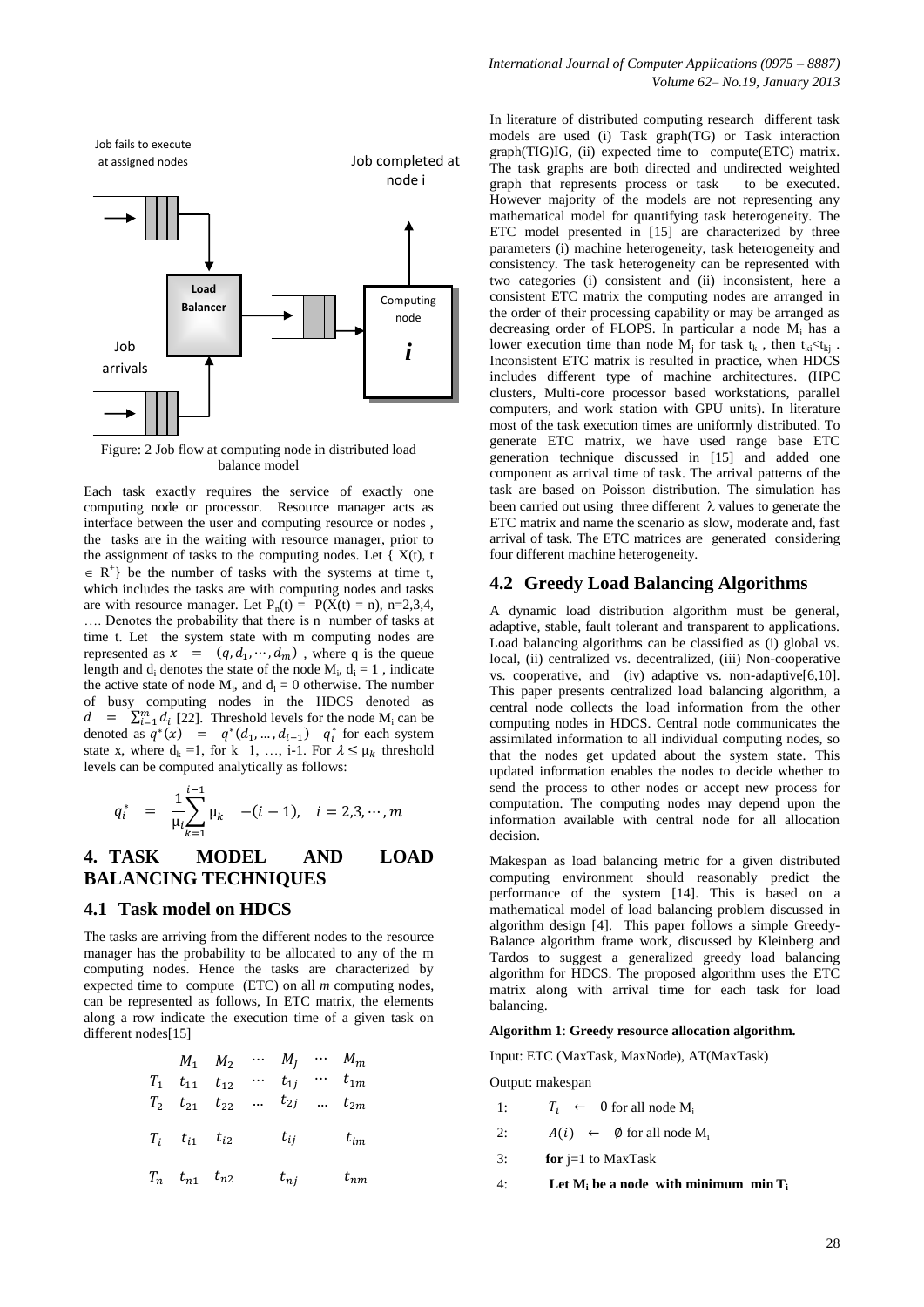5:Allocate task J to Node M<sup>i</sup>

$$
6: \qquad A(i) \ \leftarrow \ A(i) \cup \{j\}
$$

$$
6: \tT_i \leftarrow T_i + t_{ji}
$$

$$
7: \qquad \text{end for} \\
$$

$$
8: \tT \leftarrow max_i T_i
$$

$$
9: \qquad \qquad end
$$

Experiments are conducted with three greedy allocation policies namely FCFS, MINMIN and MINMAX along with a random resource allocation algorithm. A randomized resource allocation algorithm is selected along with the heuristic algorithms because the randomness can (probabilistically) guarantee average case behavior as well as it produces efficient approximate solutions to intractable problems.

These greedy allocations of task to the computing nodes can be realized by modifying the step no 4 of algorithm 1. The FCFS algorithm follows the order of arrival time of the task with central scheduler. The *random task allocation algorithm* selects the node randomly from m nodes to allocate task  $t_i$ . MINMIN algorithm selects the task with minimum ETC on node to be allocated. MINMAX are realized by selecting the task with maximum ETC on node to be allocated.

# **5. PERFOMANCE EVALUATION AND COMPARISION**

This section presents the performance of different resource allocation algorithms to minimize the makespan. A series of experiments have been conducted through simulation on three different types of Distributed computing system model with n number of computing elements or processors, where n is the sum of computing elements with n processors each having a single processor. In general four different HDCS are considered for this study: (i) all computing processors are homogeneous with service rate  $\mu$ , (ii) half of the computing processors with service rate  $\mu$ , and other m/2 processors with service rate as  $2\mu$  (iii)m/2 no of processors are homogeneous and other half of the nodes are heterogeneous (iv)all computing processors are heterogeneous so that for any to computing processors  $M_i$ , and  $M_j$ ,  $\mu_i \neq \mu_j$ .

For the analysis of the simulation results through the graph, the ETC matrix uses, the expected completion time of task uniformly distributed {1, 500}time unit or seconds. Central resource manager or load balancing service should be able to effectively control the computing resource for dynamic allocation to the tasks. In first group of experiment uses consistant heterogeneous task matrix along with arrival time of each task and vary the number of nodes up to 100 on four different HDCS with increase in heterogeneity of computing nodes. Results are obtained as makespan, and plotted against vs. no of computing nodes in the figures  $3(a)(b)(c)(d)$ . In the experiments in the section, It is observed that 60 computing nodes can be an ideal to carry out the further experiments on four different DCS.



Figure 3(a) Performance of resource allocation algorithms on HDCS ( homogeneous computing nodes)



Figure 3(b) Performance of resource allocation algorithms on HDCS ( two type of computing nodes)



Figure 3(c) Performance of resource allocation algorithms on HDCS ( half of the computing nodes are homogeneous )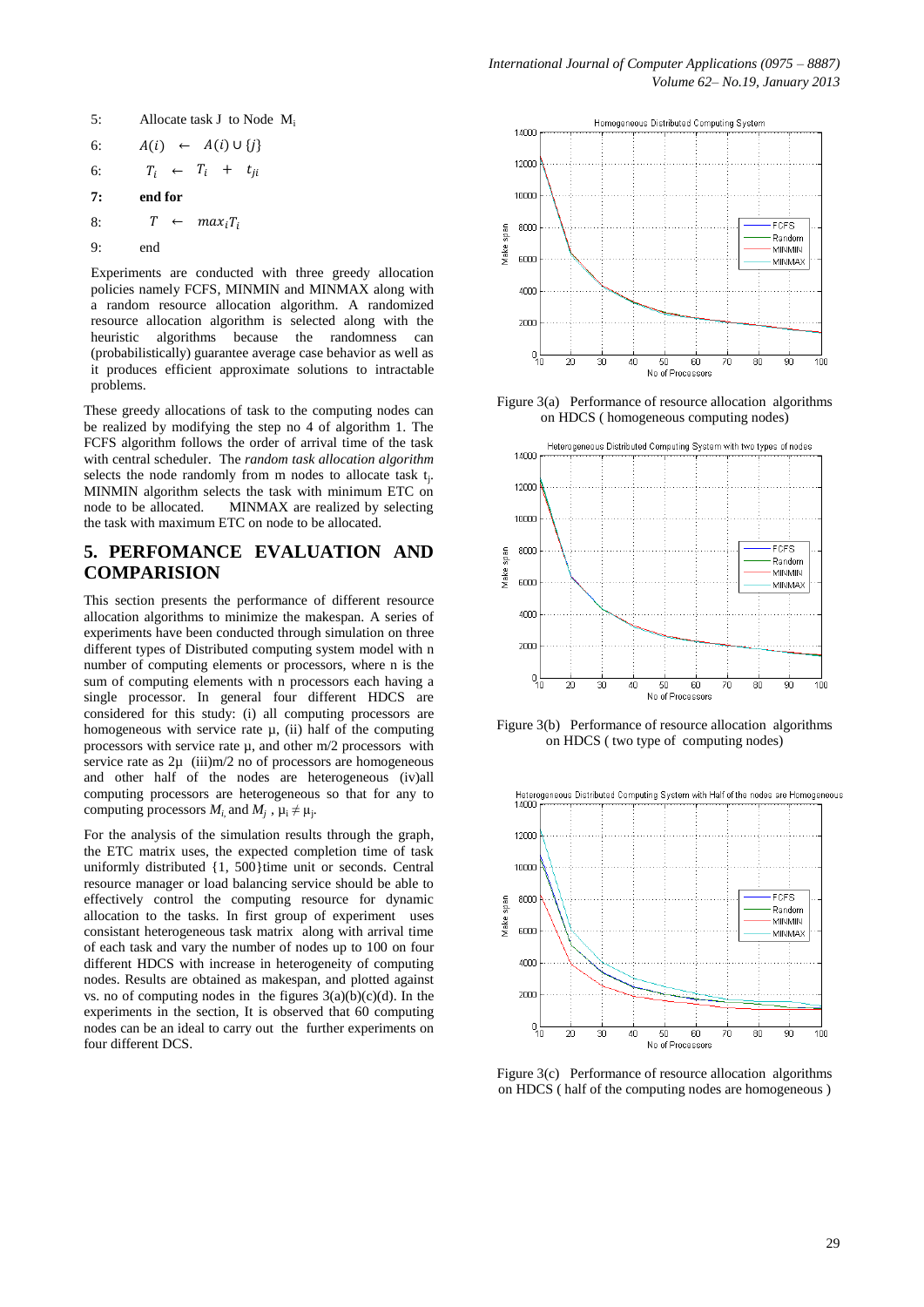

Figure 3(d) Performance of resource allocation algorithms on HDCS ( all computing nodes are heterogeneous)

### **5.1 Minimizing make span with homogeneous computing processors**



Figure 4(a) Makespan: varied task number for slow arrival of tasks



Figure 4(b) Makespan: varied task number for moderate arrival of tasks



Figure 4(c) Makespan: varied task number for fast arrival of tasks

Figure 4.(a, b, c ) shows the performance of heuristic algorithms on HDCS with all computing nodes having identical service rate. The resource allocation heuristics has no significant impact on the task arrival rate when all nodes in the DCS are homogeneous. The plotted makespan value indicates similar performance of all; however their dependency on number of task is significantly indicated from the results.

### **5.2 Minimizing make-span on DCS with heterogeneous computing nodes with two type of computing processors.**

These experiments are based upon the model of distributed computing environment with two type of computing nodes. In this HDCS half of the computing processors with service rate  $\mu$ , and other m/v2 processors are with service rate as  $2\mu$ .



Figure 5(a) Makespan: varied task number for slow arrival of tasks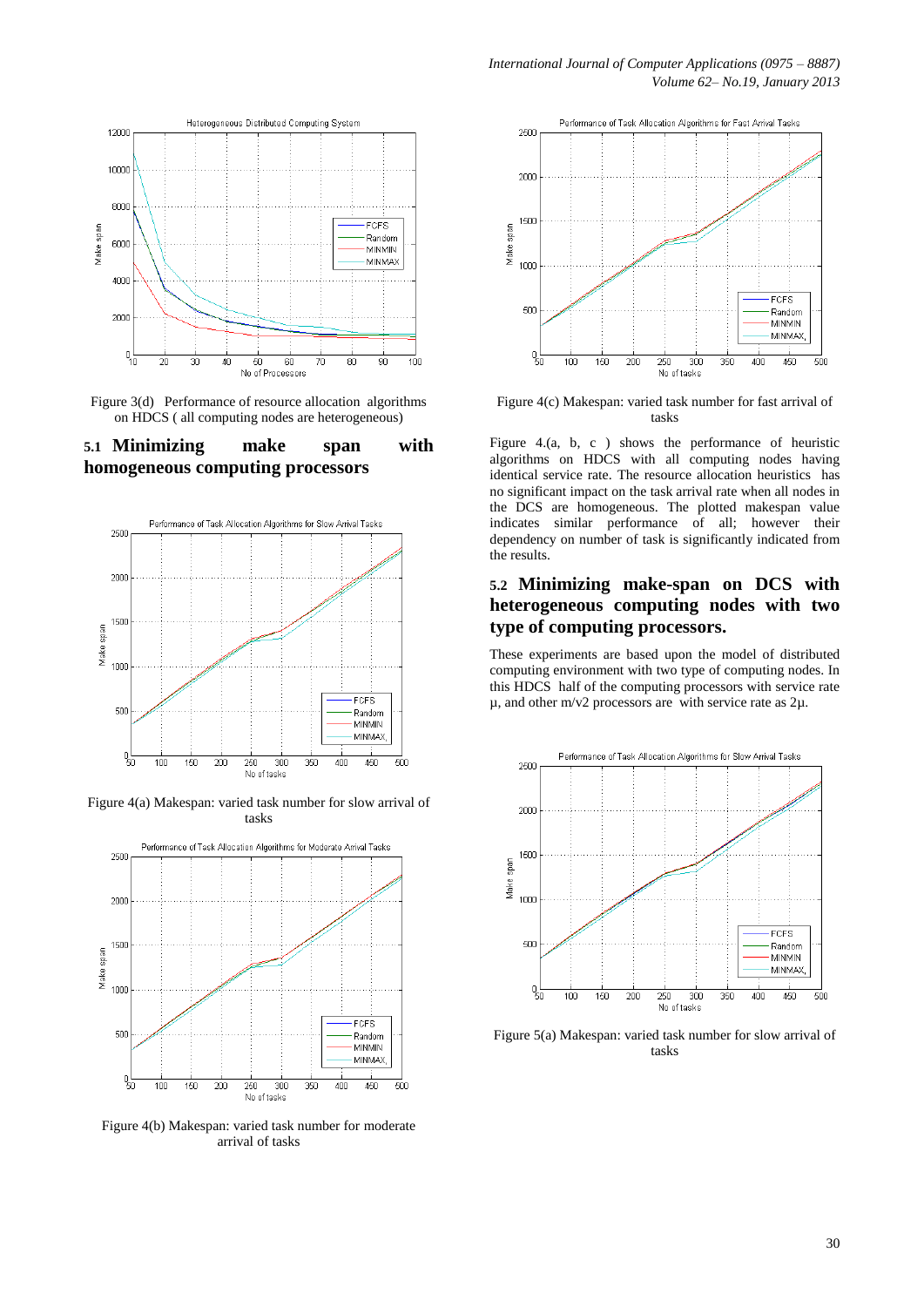

Figure 5(b) Makespan: varied task number for moderate arrival of tasks



Figure 5(c) Makespan: varied task number for fast arrival of tasks

To study the performance of resource allocation algorithms with uniformly distributed service time of the different task set on ETC matrix along with arrival time. The simulations indicates no significant the dependency of resource algorithm (load balancing algorithms) on makespan; as makespan increases with the number of tasks. It also observed that arrival rate of the task has no significant impact.

## **5.3 Minimizing make-span on DCS with half of the homogeneous half heterogeneous computing processors**



Figure 6(a) Makespan: varied task number for slow arrival of tasks

The dependency of load balancing on *no of the tasks* arrived with Poisson distribution is shown in Figure 6(a, b, c). Moreover, it explains the performance of MINMIN algorithm with different arrival rate of the task to the central scheduler. Also it indicates that FCFS and Randomized algorithms exhibit similar performance in terms of makespan. It also indicates highest makespan, average makespan and minimum makespan value against the varying of task.



Figure 6(b) Makespan: varied task number for moderate arrival of tasks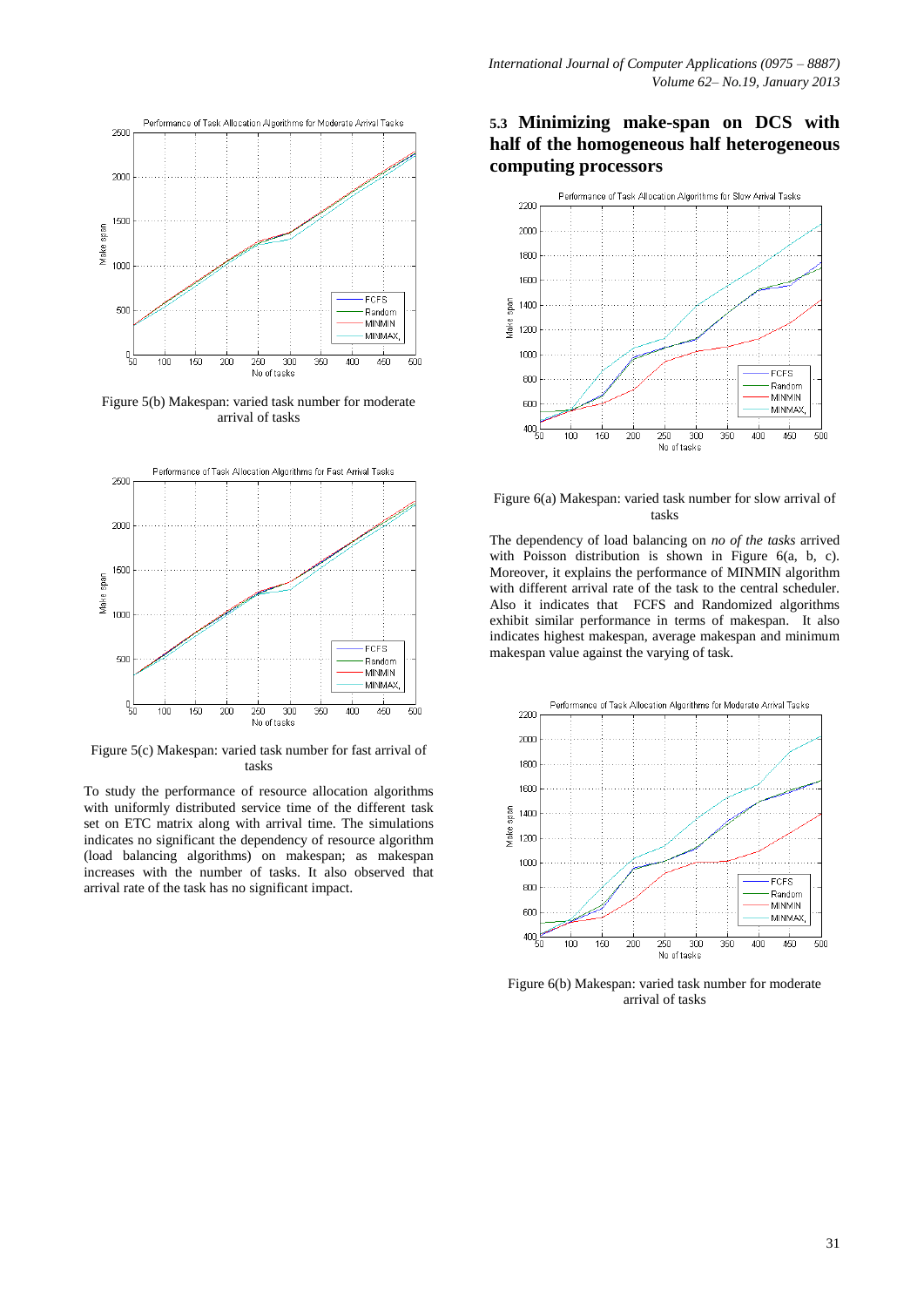

Figure 6(c) Makespan: varied task number for fast arrival of tasks

### **5.4 Minimizing make-span on DCS with heterogeneous computing processors**



Figure 7(a) Makespan: varied task number for slow arrival of tasks



Figure 7(b) Makespan: varied task number for moderate arrival of tasks



Figure 7(c) Makespan: varied task number for fast arrival of tasks



Figure. 8(a) Makespan for 60 processor for moderate arrival of tasks with MINMIN algorithm



Figure. 8(b) Makespan for 60 processor for moderate arrival of tasks with MINMAX algorithm

Figure 7(a,b,c) shows experimental results of four evaluated algorithms on heterogeneous system with 60 nodes. It is observed that MINMIN significantly minimizes makespan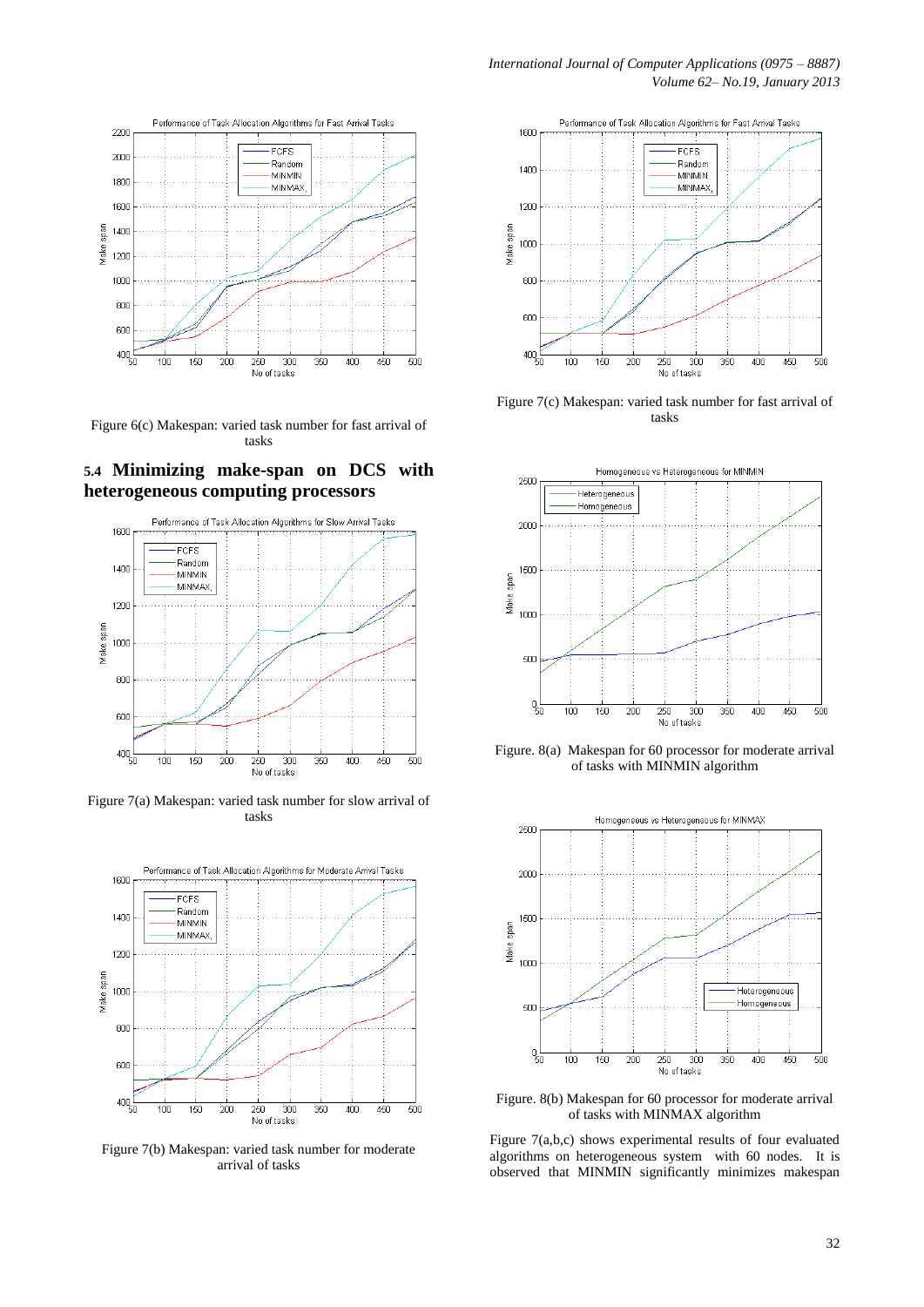over the three alternatives, where as FCFS and Randomized algorithms exhibit similar performance in terms of makespan. An interesting observation drawn from the figure 8(a) is that MINMIN algorithm shows about 56% less in makespan in process of load balancing on 60 heterogeneous computing nodes. The simulation conducted in varying the number of tasks, a dependency of makespan with no of task can also be observed. From figure 8(b) it has been observed that MINMAX algorithm on heterogeneous computing system produces better results in comparison to homogeneous computing systems with identical computing nodes with approximately 30% less in makespan.

### **6. CONCLUSION**

The load balancing of distributed computing system becomes a major research issue to utilize the ideal computing resources. Load balancing mechanism distributes computing loads by assigning tasks to be executed, by minimizing the makespan. A number of experiments were conducted to examine the performance of greedy resource allocation algorithms against makespan to study the task and node heterogeneity in HDCS with considering arrival time of the task. MINMIN produces optimal performance and able to explore the heterogeneity of computing resources to minimize the makespan. This paper presents experiment result with one class of task model [15], further investigations may be carried out for inconsistent and partially –consistent ETC matrix to study the impact of greedy resource allocation techniques. An extensive simulation with more no of tasks with different node heterogeneity also results similar performance as discussed in section 4

### **REFERENCES**

- [1] Sivarama P. Dandamudi, Sensitivity evaluation of dynamic load sharing in distributed systems, *IEEE Concurrency,6*(3), 1998, 62-72.
- [2] Jie Li, & Hisao Kameda, Load balancing problems for multiclass tasks in distributed/parallel computer systems, *IEEE Transactions on Computers, 47*(3), 1998, 322-332.
- [3] Gamal Attiya & Yskandar Hamam, Two phase algorithm for load balancing in heterogeneous distributed systems, *Proc. 12th IEEE EUROMICRO conference on Parallel, Distributed and Network-based processing,* Coruna, Spain 2004, 434-439.
- [4] Jon Kleinberg & Eva Tardos, *Algorithm Design* (Pearson Education Inc. 2006).
- [5] Helen D. Karatza, & Ralph C. Hilzer, Load sharing in heterogeneous distributed systems, *Proceedings of the Winter Simulation Conference*, *1*, San Diego California, 2002 Page(s): 2002, 489 - 496.
- [6] Jie Wu, *Distributed system design*,(CRC press, 1999)
- [7] Y.Zhang, H.Kameda & S.L.Hung, Comparison of dynamic and static load-balancing strategies in heterogeneous distributed systems, *IEE proceedings in Computer and Digital Techniques*,*144*(2), 1997, 100- 106.
- [8] Bora Ucar, Cevdet Aykanat, Kamer Kaya, & Murat Ikinci, Task assignment in heterogeneous computing system, *Journal of parallel and Distributed Computing*, *66*, 2006, 32-46.
- [9] Marta Beltran, Antonio Guzman, & Jose Luis Bosque, Dealing with heterogeneity in load balancing algorithm, *Proc. 5th IEEE International Symposium on Parallel and Distributed Computing,* Timisoara, Romania**,** 2006, 123- 132.
- [10] B. A. Shirazi, A. R. Hurson, & K. M. Kavi, Scheduling and load balancing in parallel and distributed systems, CS press, 1995.
- [11] K. S. Trivedi, Probability and statistics with reliability, queuing and computer science applications, Prentice Hall of India, 2001.
- [12] Bibhudatta Sahoo, S. Mohapatra, S.K. Jena, "Genetic Algorithm Based Dynamic Load Balancing Scheme for Heterogeneous Distributed Systems ",Proceedings of the International Conference on Parallel and Distributed Processing Techniques and Applications, PDPTA 2008, Las Vegas, Nevada, USA, July 14-17, 2008, 2 Volumes. CSREA Press 2008, ISBN 1-60132-084-1
- [13] A. Y. Zomaya, & Y. H. Teh, Observations on using genetic algorithms for dynamic load-balancing, *IEEE Transactions on Parallel and Distributed Systems, 12*(9), 2001, 899-911.
- [14] H. J. Siegel, and S. Ali, Techniques for mapping tasks to nodes in heterogeneous computing, Systems, Journal of Systems Architecture, 46(8), 2000, 627—639.
- [15] S. Ali; H.J. Siegel, M. Maheswaran, D. Hensgen; , "Task execution time modeling for heterogeneous computing systems ," *Heterogeneous Computing Workshop, 2000. (HCW 2000) Proceedings. 9th* , vol., no., pp.185-199, 2000.
- [16] M. Maheswaran, S. Ali, H.J. Siegel, D. Hensgen, and R. F. Freund, " Dynamic mapping of a class of independent tasks into heterogeneous computing, special Issues on Software Support for Distributed Computing, Vol.59, No.2, pp.107-131, Nov. 1999.
- [17] Onno Boxma, Ger Koole, and Zhen Liu,"Queueingtheoretic solution methods for models of parallel and distributed systems", Centrum voor Wiskunde en Informatica, Department of Operations Research, Statistics, and System Theory,1994.
- [18] Francois Spies, "Modeling of optimal load balancing strategy using queuing theory" Micro processing and Microprogramming, vol.41, 1996, pp.555-570.
- [19] Caffrey, James, and Graham Hitchings. "Makespan distributions in flow shop scheduling." International Journal of Operations & Production Management 15.3 (1995): 50-58.
- [20] Rindzevicius, R., D. Poškaitis, and B. Dekeris. "Performance measures analysis of M/M/m/K/N systems with finite customer population." Electr. Electr. Eng 3.67 (2006): 65-70.
- [21] Smith, David K. "Calculation of steady-state probabilities of M/M queues: further approaches." Journal of Applied Mathematics and Decision Sciences 6.1 (2002): 43-50.
- [22] Thomas V. Christensen, "Heuristic Algorithms for NP-Complete Problems" Project report, Institute of Informatics and mathematical Modelling, Technical University of Denmark.2007.